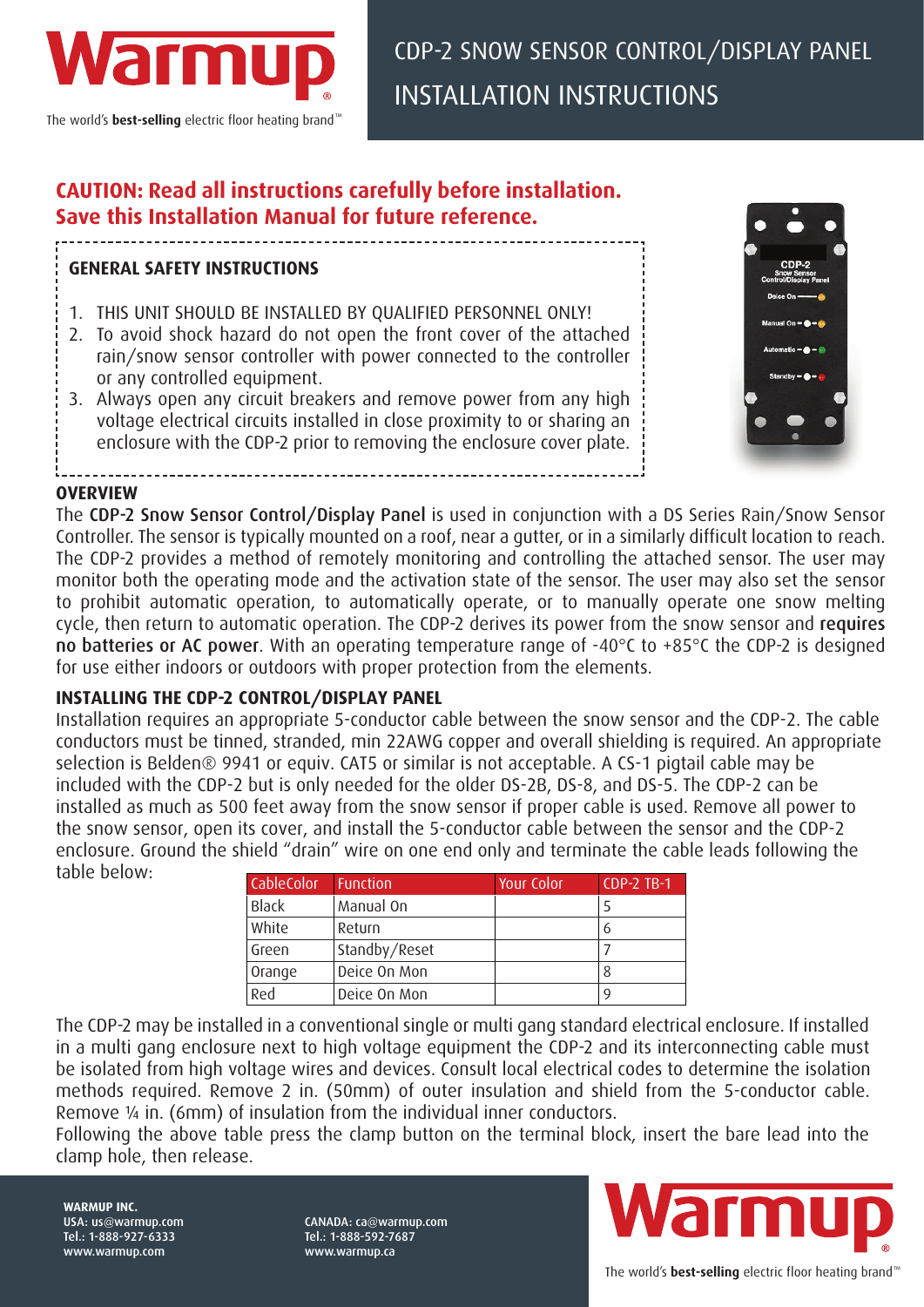

The CDP-2 faceplate can be grounded to reduce the chances of damage due to static shock. This can be an important consideration when operating in a very dry environment in the winter. Remove 1 in. (25mm) of insulation from the green EGND lead and connect this lead to an electrical ground lead using a wire nut or equivalent.

Install the CDP-2 into the electrical enclosure using the two screws provided. The screws are compatible with both metallic and non-metallic enclosures. Once installation is complete a "modular" electrical cover plate can be installed. Compatible types include the Leviton® Decora® and Hubbell® Styleline series.

## **EXTERNAL CONTROL/MONITOR OPERATION**

The CDP-2 indicators show the current setting of the manual override switch for the attached snow sensor, either MANUAL ON, AUTOMATIC, or STANDBY. The sensor override switch will also override any current CDP-2 commands. Whenever the sensor's switch overrides the CDP-2's setting, then returns to AUTOMATIC mode, the CDP-2 will also return to AUTOMATIC mode. The sensor override switch should be left in the center AUTOMATIC position to allow the CDP-2 to control the system.

The CDP-2 provides three pushbutton switches; STANDBY, AUTOMATIC, and MANUAL ON. The respective LED indicators for each control reflect the current operating mode of the snow sensor. Note that, to save energy, the LED indicators blink periodically rather than remaining steadily illuminated.



Pressing STANDBY will set the connected snow sensor to ignore snow fall and prohibit automatic the CDP-2 is designed for use either indoors or outdoors with proper protection from the elements.

A "Delay Off" drying cycle time is configured on the snow sensor with a time delay of 30-90 minutes. It begins once snow stops falling and allows the heated surface to more thoroughly dry. For example, if the cycle is set for 30 minutes and snow falls for 2 hours the snow sensor will operate the snow melt system for 2 hours, 30 minutes. Switching the sensor override switch to the MANUAL ON position will cause the sensor to close its relay, illuminate the CDP-2 MANUAL ON and DEICE ON indicators, and activate the snow melt system continuously. Pressing the MANUAL ON button on the CDP-2 will not trigger the sensor to run continuously but will initiate one drying cycle. This mode can be used to test the system or clear any remaining unmelted snow. This function allows the user to run a cycle without having to remember to shut the system back off. The sensor will initiate one drying cycle and revert to automatic mode, ready for detection. The MANUAL ON mode can be activated directly from either AUTOMATIC or STANDBY mode. The user may clear the drying cycle by pressing STANDBY. Note that a properly working unit will not show a MANUAL ON indication during this cycle but will show AUTOMATIC with a DEICE ON indicator.

The DEICE ON indicator shows whether or not the attached snow sensor has been activated and the snow melting system is operating.

**WARMUP INC.**  USA: us@warmup.com Tel.: 1-888-927-6333 www.warmup.com

CANADA: ca@warmup.com Tel.: 1-888-592-7687 www.warmup.ca



The world's **best-selling** electric floor heating brand™